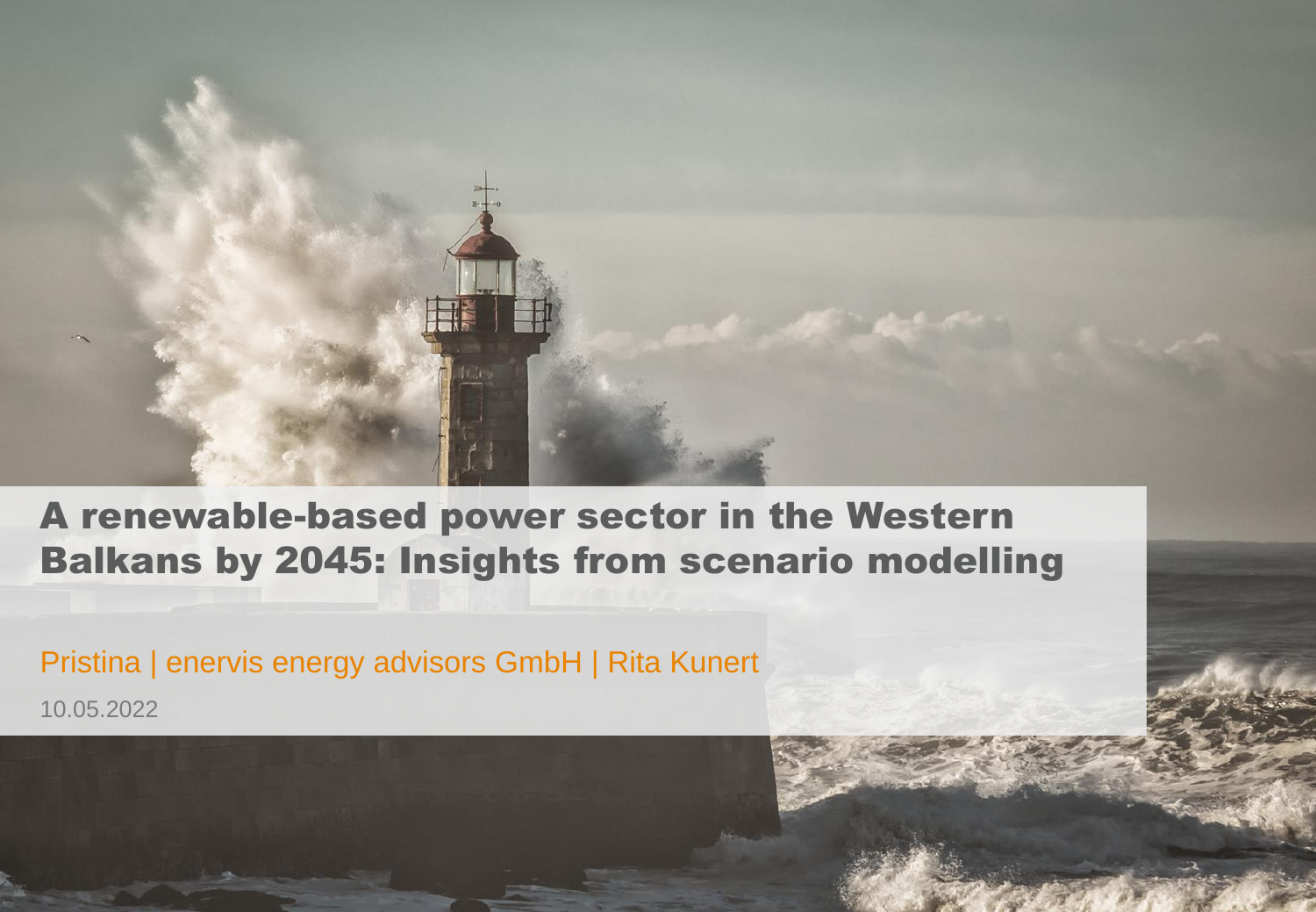## Three power market scenarios were designed, modeled & analysed to compare different energy policy strategies





**enervis** and the contract of the contract of the contract of the contract of the contract of the contract of the contract of the contract of the contract of the contract of the contract of the contract of the contract of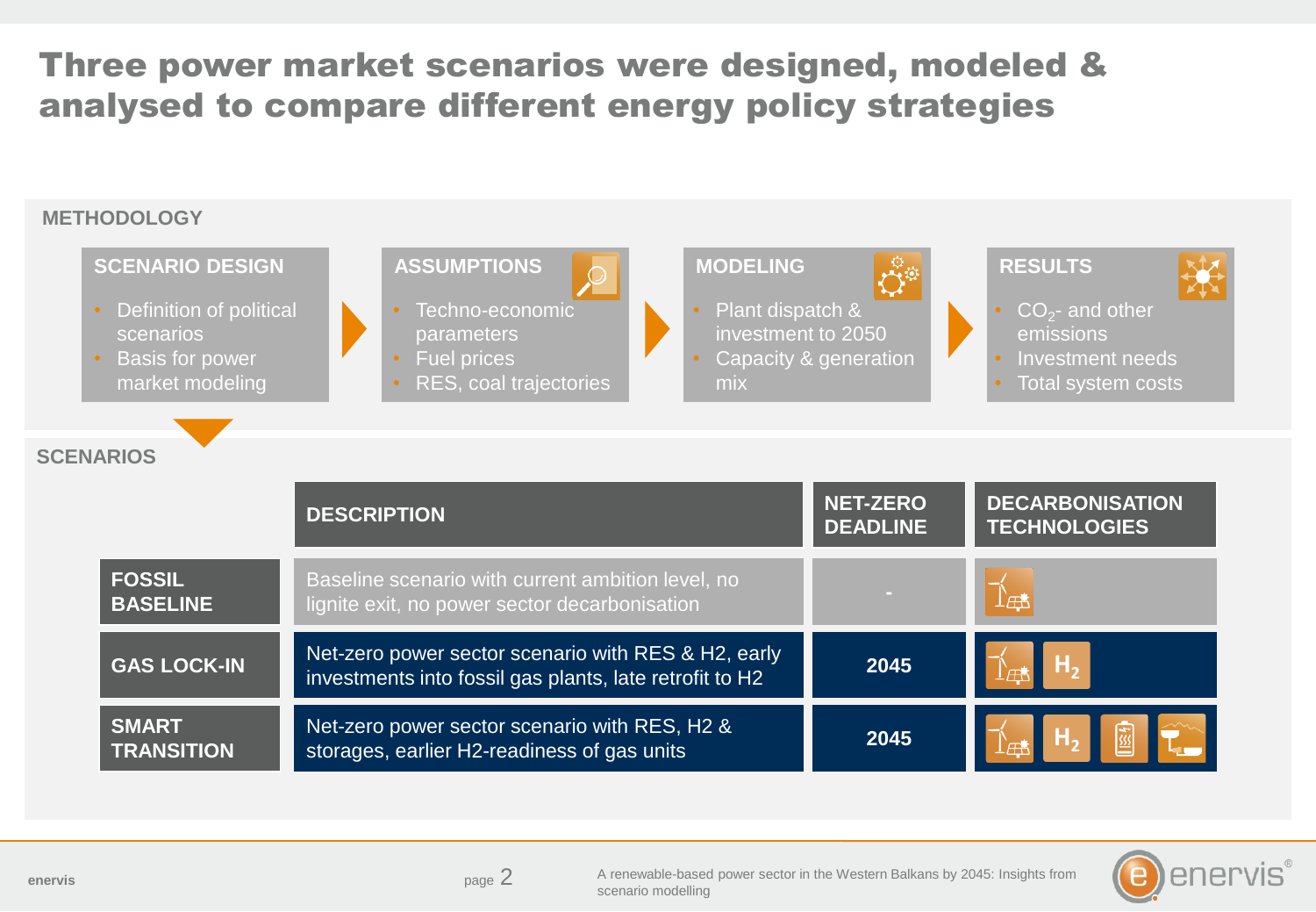## A net-zero scenario with diverse technology portfolio cuts carbon emissions while resulting in lower incremental generation costs





enervis

page 3

A renewable-based power sector in the Western Balkans by 2045: Insights from scenario modelling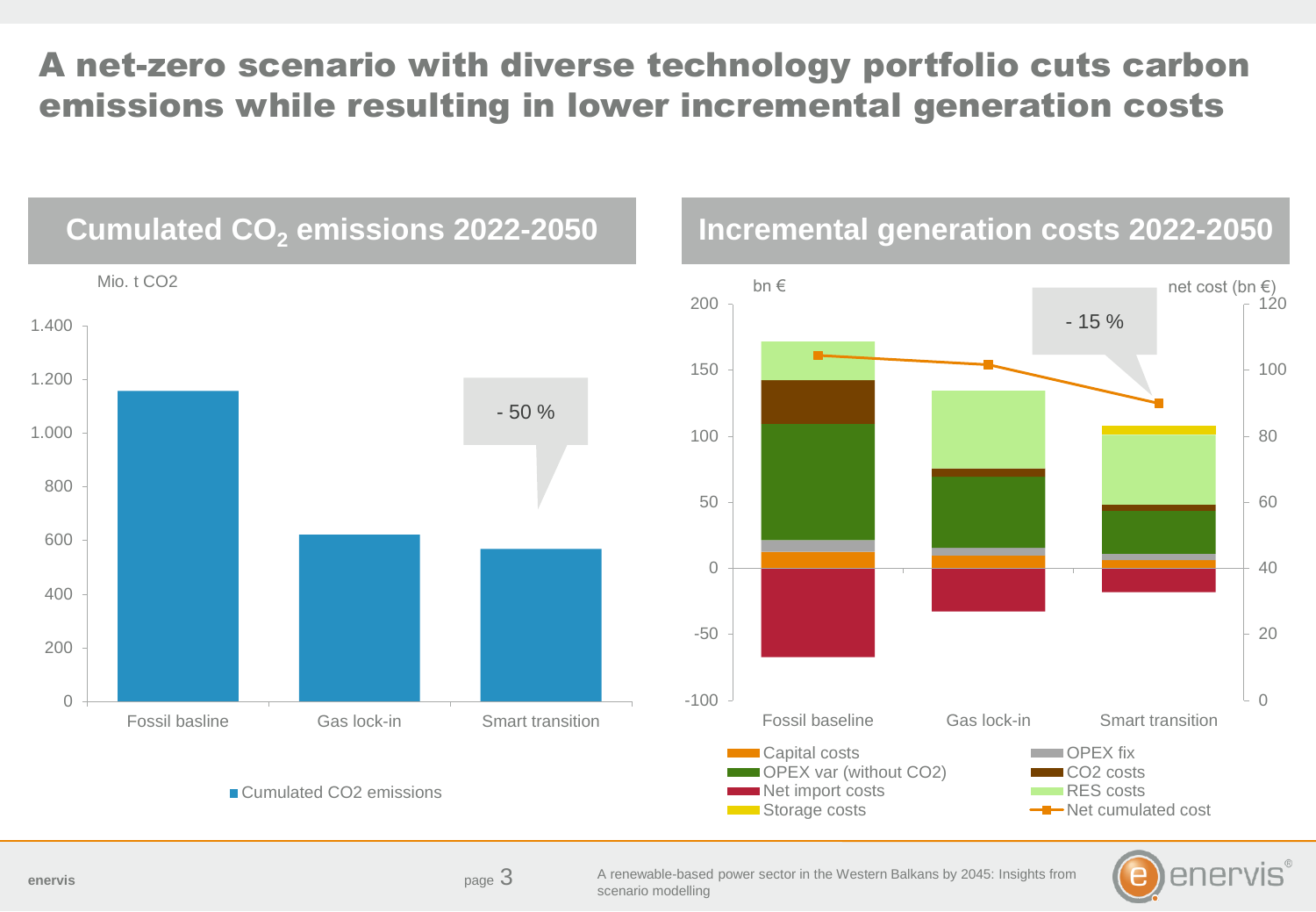## RES & storage based power system delivering these results implies adding roughly 50 GW of onshore wind and PV capacities in the next three decades







**enervis** and the contract of the contract of the contract of the contract of the contract of the contract of the contract of the contract of the contract of the contract of the contract of the contract of the contract of

enervis entervised page A renewable-based power sector in the Western Balkans by 2045: Insights from scenario modelling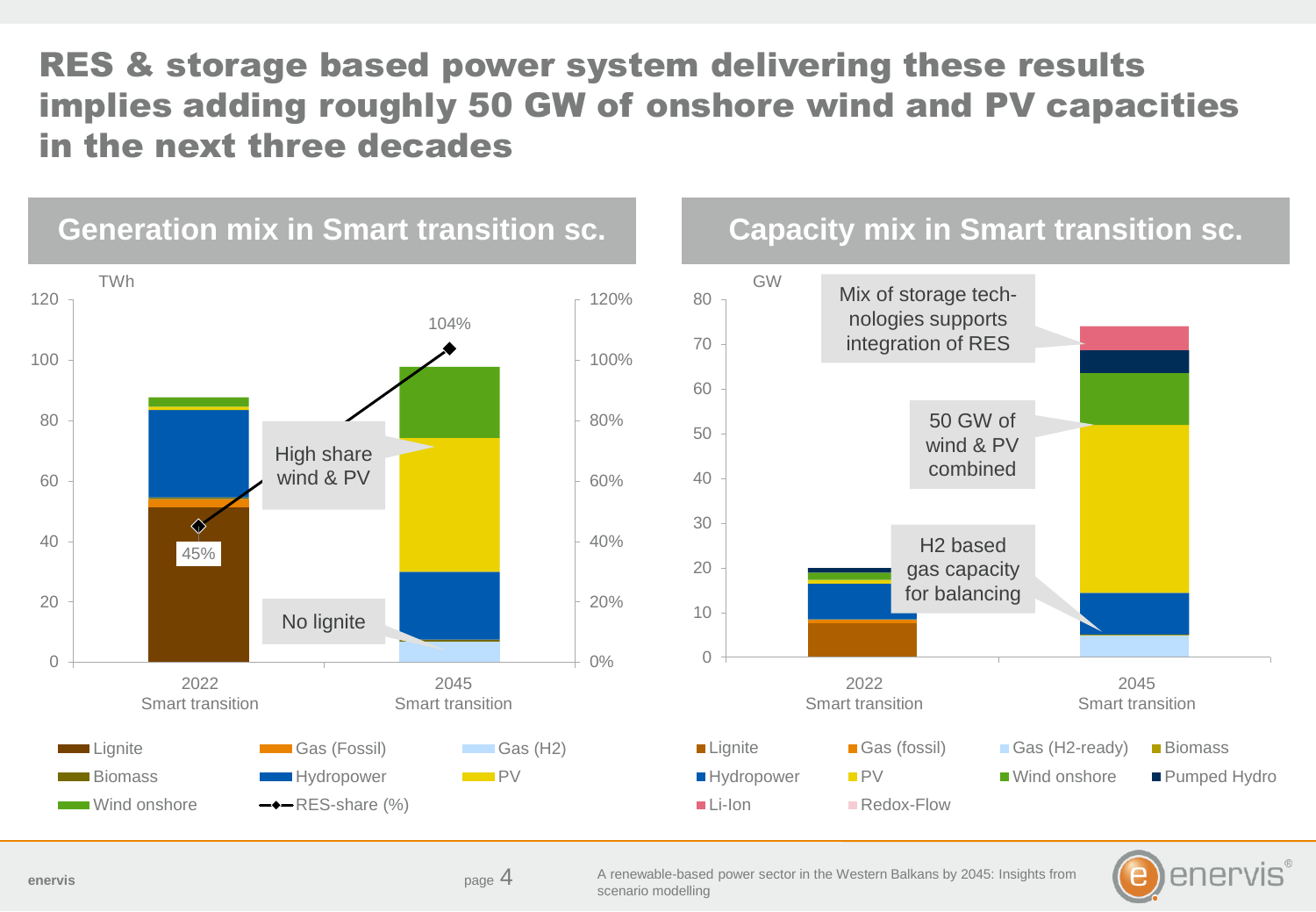# RES capacity expansion & respective investments into the power sector transition concentrate within the next 1.5 decades







<sub>page</sub> 5

A renewable-based power sector in the Western Balkans by 2045: Insights from scenario modelling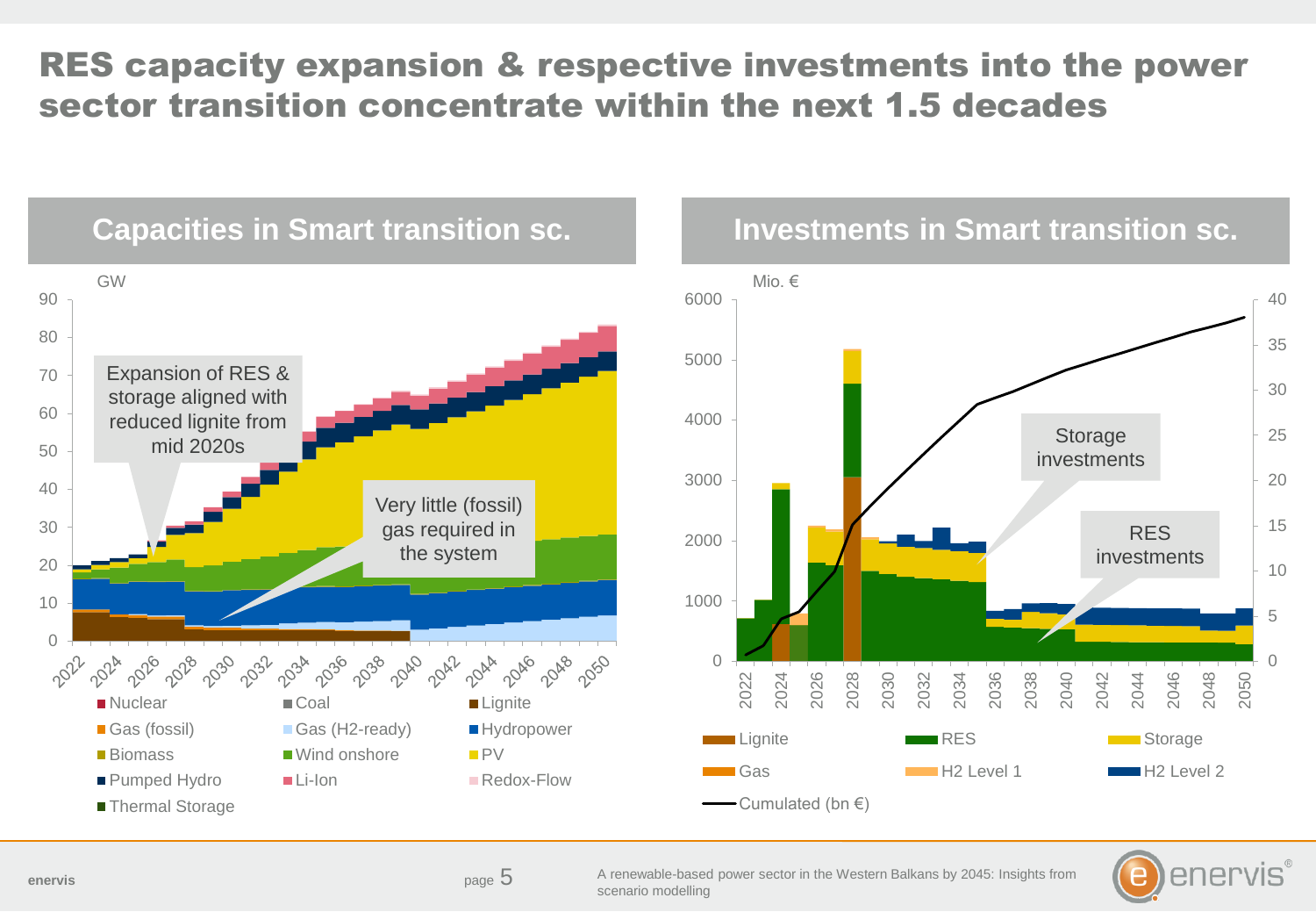# Conclusions

| <b>Power market</b><br>decarbonisation<br>by 2045 is<br>possible and cost<br>efficient         | A decarbonisation of the power sector by 2045 is possible while saving costs. The<br>$\bullet$<br>energy transition scenarios cut cumulated $CO2$ emissions by half (46-51%) while<br>reducing overall generation costs by ~3-15% (compared to the baseline scenario).<br>Security of supply is ensured in the energy transition scenarios. |
|------------------------------------------------------------------------------------------------|---------------------------------------------------------------------------------------------------------------------------------------------------------------------------------------------------------------------------------------------------------------------------------------------------------------------------------------------|
|                                                                                                |                                                                                                                                                                                                                                                                                                                                             |
| <b>Vast amounts of</b><br><b>RES</b> are required<br>for the transition                        | Installations of wind onshore and PV, today combined at below 5 GW in the region, will<br>$\bullet$<br>provide the majority of electricity in a net-zero scenario in the mid and long run,<br>balanced with storage solutions<br>Combined capacity of onshore wind and PV will have to increase more than tenfold<br>$\bullet$              |
|                                                                                                |                                                                                                                                                                                                                                                                                                                                             |
| <b>RES capacity</b><br>expansion &<br><i>investments</i><br>concentrate in<br>the next decades | In order to align with a sensible lignite reduction path of lignite generation, around 3<br>$\bullet$<br>GW p.a. of wind onshore and PV, have to be added in the decade between to 2035<br>A framework for facilitating required investments is thus necessary, the sooner the<br>$\bullet$<br>better                                       |



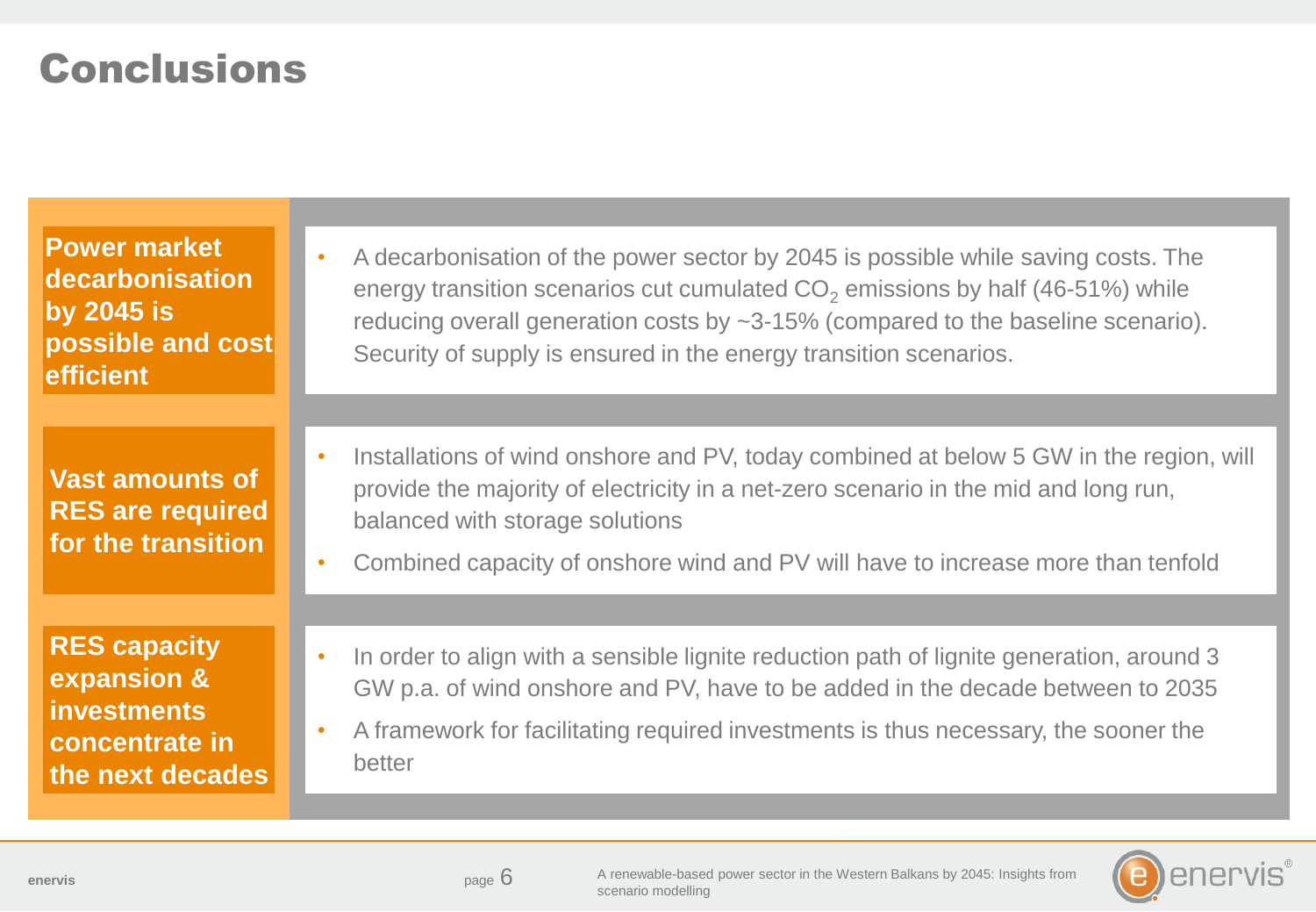# Disclaimer

**© enervis energy advisors GmbH.** All rights reserved (rights of third parties excepted). This includes all commercial purposes and any further distribution without the permission of enervis.

To the extent permitted by law and if not contractually specified otherwise enervis does not accept or assume any liability, responsibility or duty of care for any consequences of acting, or refraining to act, in reliance on the information contained in this document or for any decision based on it.

The data and information contained in this document have not been collected or reviewed by enervis and are partly publicly available. Therefore, enervis does not assume any liability for the correctness and completeness of the data contained in this document.

This document does not take into account events that occurred after this time, nor their effects.

This document contains forward-looking statements and reflects the current perspective regarding future events and market developments. Actual results may differ materially from the expectations expressed or implied in this document due to known and unknown risks and uncertainties.

The contents presented here are inseparably linked to the specific question or project and are only valid under the contractual conditions agreed with the client, which may not be accessible from the document itself. This applies in particular to documents that are not explicitly marked as expert opinions. The transferability to other issues (such as in legal proceedings and arbitration) is generally not given and would have to be examined by enervis in individual cases and confirmed in writing. Documentations that are marked as "short studies" only briefly reproduce the contents of a project. Documentations marked as "results papers" also focus on the results of a project and do not deal in detail with assumptions and methodology.

Readers should not act upon the information contained in this document without obtaining specific professional advice (like consultants, lawyers).